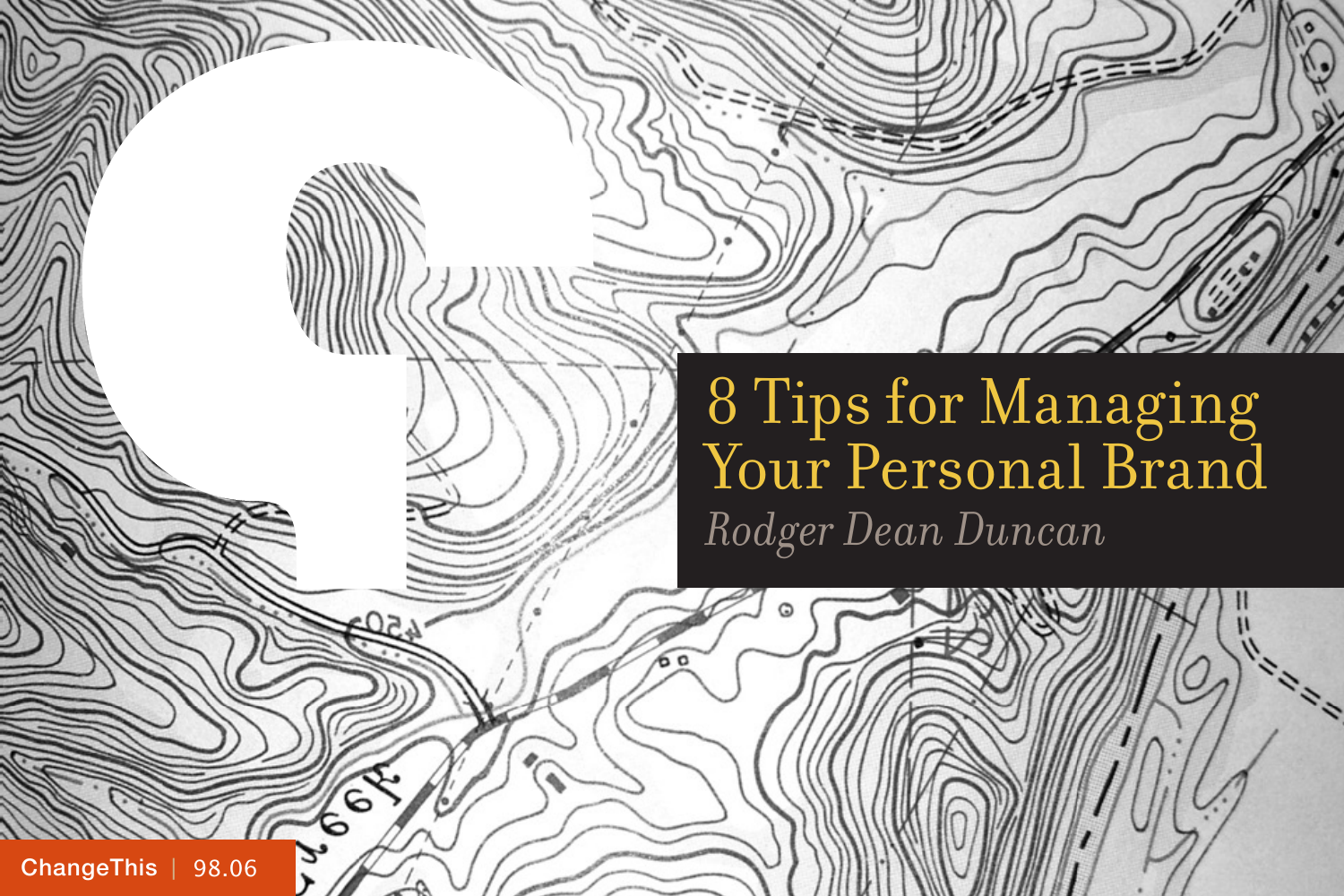## Face it. For good or ill, you have a personal brand. In fact, in the eyes of others, you are your personal brand.

Just like some retailers are known for great customer service and some airlines are known for lost luggage and surly gate agents, you are known for the combination of your personality, behavior, and presence. It's your brand.

If you come across as empathic and approachable, that's part of your brand. If you sometimes miss deadlines and let other commitments slide, that's part of your brand.

Your reputation is your brand. Your brand is your reputation. And it makes a world of difference in every relationship you have.

Your personal brand can have an especially big impact in new relationships where people are just getting to know you.

Here's an example. Jim Rainey was the first outsider to be appointed president and CEO of Farmland Industries, a giant agribusiness company with operations in 19 states. Farmland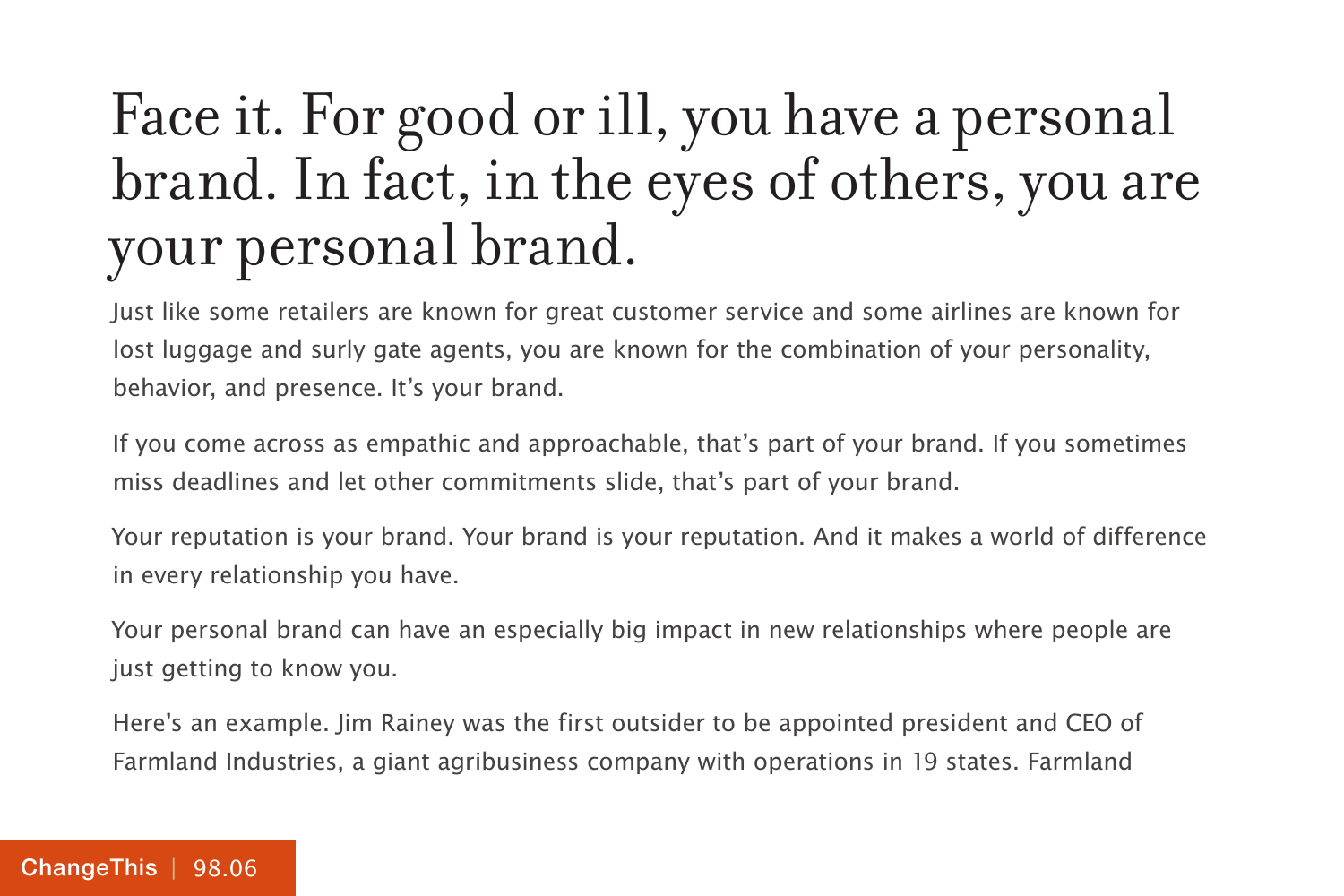had been hemorrhaging from operating losses—\$374 million for the previous five years. Within 12 months of taking over at Farmland, Jim injected a proactive, collaborative spirit into the corporate culture, inspired the workforce and their constituencies to accomplish things never before dreamed, and returned the company to profitability. The impressive turnaround became a case study at the Harvard Business School.

The most pertinent point here, though, is not *what* Jim Rainey helped his people accomplish. The most pertinent point is how he did it. He did it with integrity, trust, and respect. He did it with tough-minded focus on business detail, coupled with genuine caring for the human element of organizational change. He did it with authentic leadership.

A couple of stories illustrate Jim Rainey's personal leadership brand. A few days after joining Farmland he walked into an early morning strategic planning meeting. You can imagine the attentiveness of all the eager beavers trying to impress the new boss. When he first entered the room, Jim overheard a young man mention that his wife was in the hospital. Jim inquired about the woman's health, and the man said his wife was expecting a baby who was likely to be delivered that day.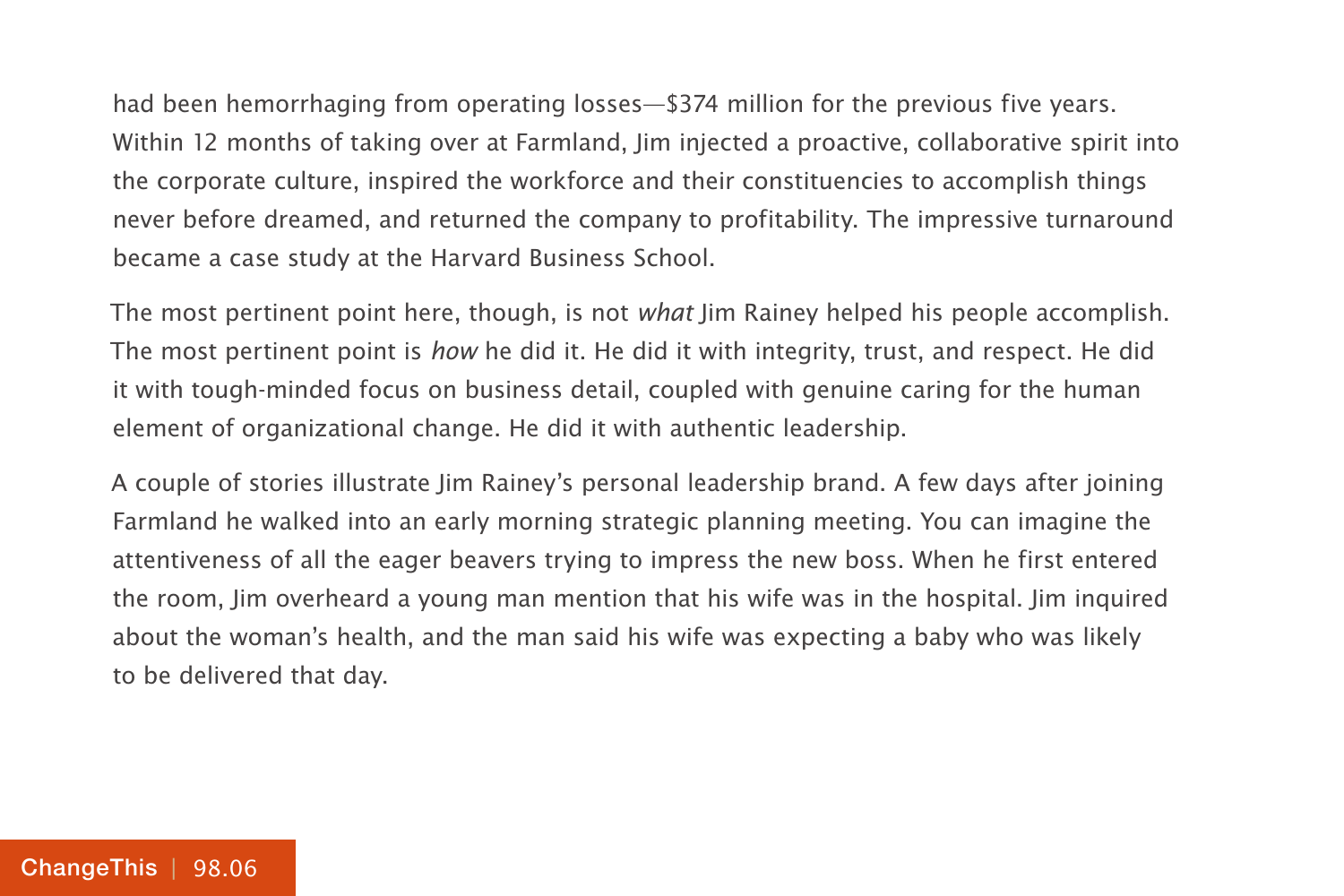"Let me make a deal with you," Jim told the young father-to-be. "I promise to give you a personal briefing on the outcome of this meeting if you'll rush over to the hospital where you belong. You'll get only one chance to witness the birth of your baby, and you don't want to miss it."

On the surface that may seem like no more than a nice gesture. But it's that very kind of thoughtfulness that earns trust and loyalty.

"Walking the talk" is another way to earn trust and brand loyalty. During Jim's first day on the job, the head of the company's motor pool asked what car he wanted for his personal use. Jim requested a simple Chevrolet with standard options. Then the conversation went like this:

JIM: "When the car arrives, just give me the invoice and I'll write out a personal check." MOTOR POOL GUY: "Oh, you don't understand, Mr. Rainey. You get a free company car." JIM: "No, you don't understand. This company lost tens of millions of dollars last year. I've been asked to turn things around and, beginning today, nobody gets a free car."

Jim immediately told me about the conversation and asked that I check to see how long it took the word to reach employees a thousand miles from headquarters. What would you guess? Two days? One day? It took less than 10 minutes for people several states away to get word of the new CEO's policy on executive privilege. (This was before the use of email.)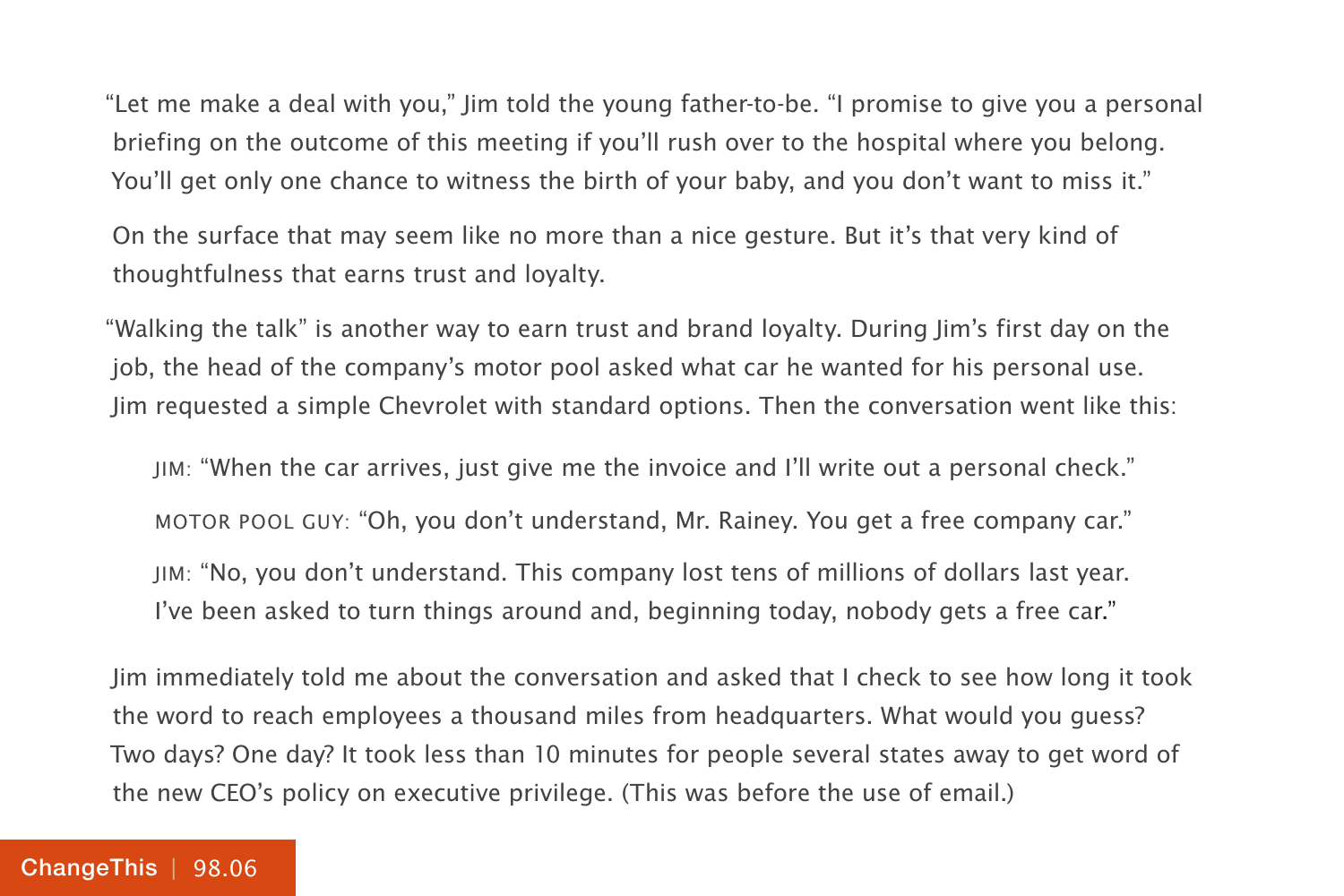For the next several years I watched Jim Rainey demonstrate integrity, trust, and respect in hundreds of private acts that quickly (almost instantly, in some cases) became part of his personal leadership brand.

I see other leaders badly erode their credibility by ignoring or miscalculating the power of example. Somehow they assume that either nobody notices or nobody cares if they are petty or thoughtless in dealing with subordinates and colleagues. Oh, how dangerously wrong they are.

The issue here is not gossip. It's the natural tendency to pass along information (perceptions) about the way people are treated—which is one of the most important determinants of loyalty, commitment and return business.

Hmmm. That sounds a lot like what the experts say about customers, doesn't it?

Why the similarity? Because people's feelings cannot be neatly compartmentalized. People have many of the same needs in every one of life's roles. You return again and again to a first-rate retailer like Lands' End or L.L. Bean or Nordstrom because you're confident you'll have a positive experience. You know you'll be treated with dignity, you'll be listened to, your needs will be met. And you reward the retailer with your loyalty and lots of return business. By many metrics, return business is the best kind of business.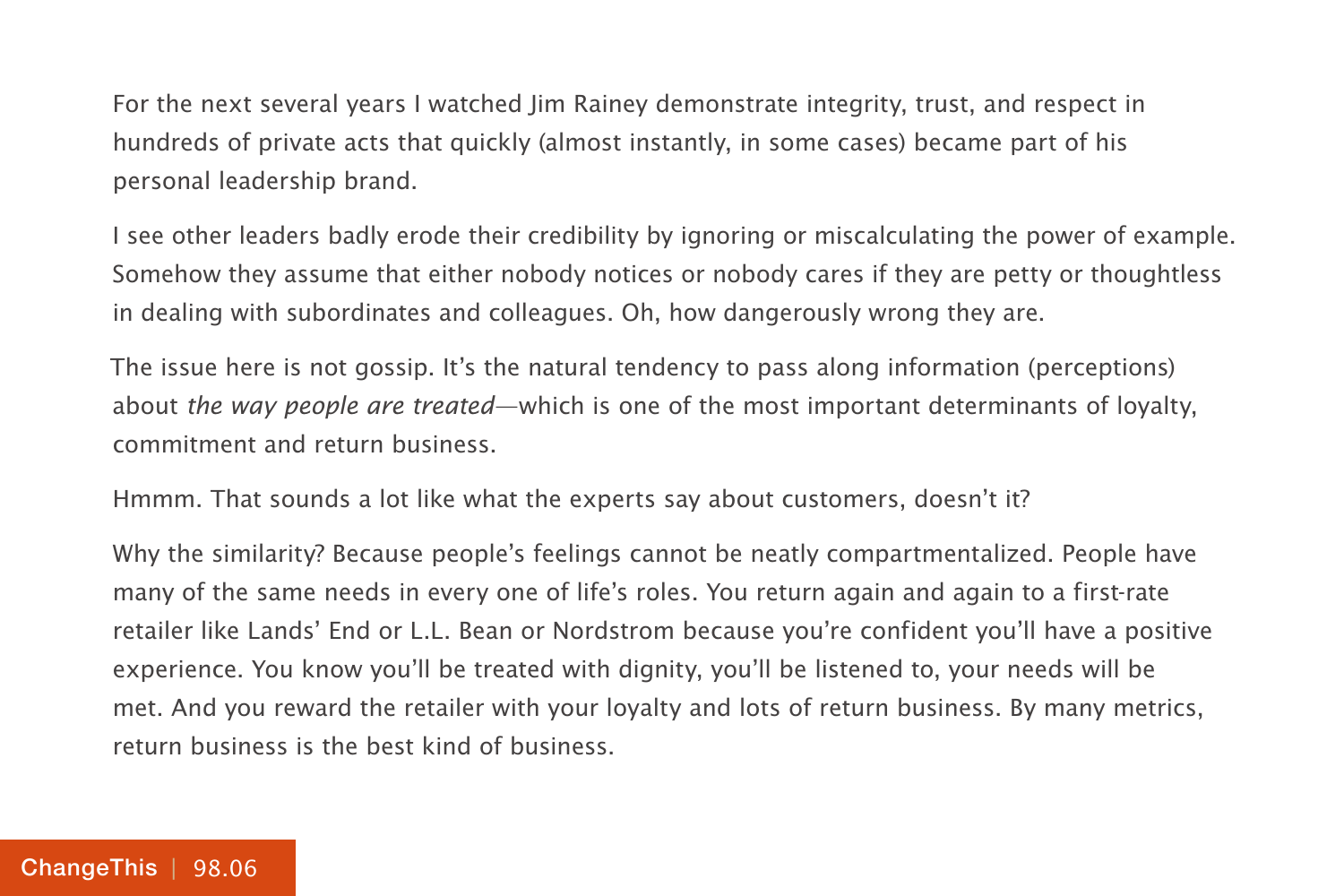The great leaders I know honor the same principles with their own people. They treat them with dignity. They listen to them. They meet their needs. And they're rewarded with loyal workers who are passionate about strong performance and great results.

For smart leaders, this has very little "Ah-ha" factor. They understand and practice the principle almost instinctively. For others, the notion of employee-as-customer seems foreign and counterintuitive. They are the ones whose competitive advantage is slipping or nonexistent. If you're one of the former, my hat's off to you. If you're one of the latter, I simply say, "get with the program." You should be treating your employees at least as well as you treat your very best customer. Either way, you're building your leadership legacy. You're establishing and reinforcing your personal brand.

Over the past forty years I've worked closely with people in a wide range positions—presidential cabinet officers in two White House administrations, members of the U.S. Senate, CEOs of some of the world's best companies, and leaders of religious and community organizations. The best of the lot are very mindful of the persona they project. Even if they may not use the term, they are careful in tending to their personal brands.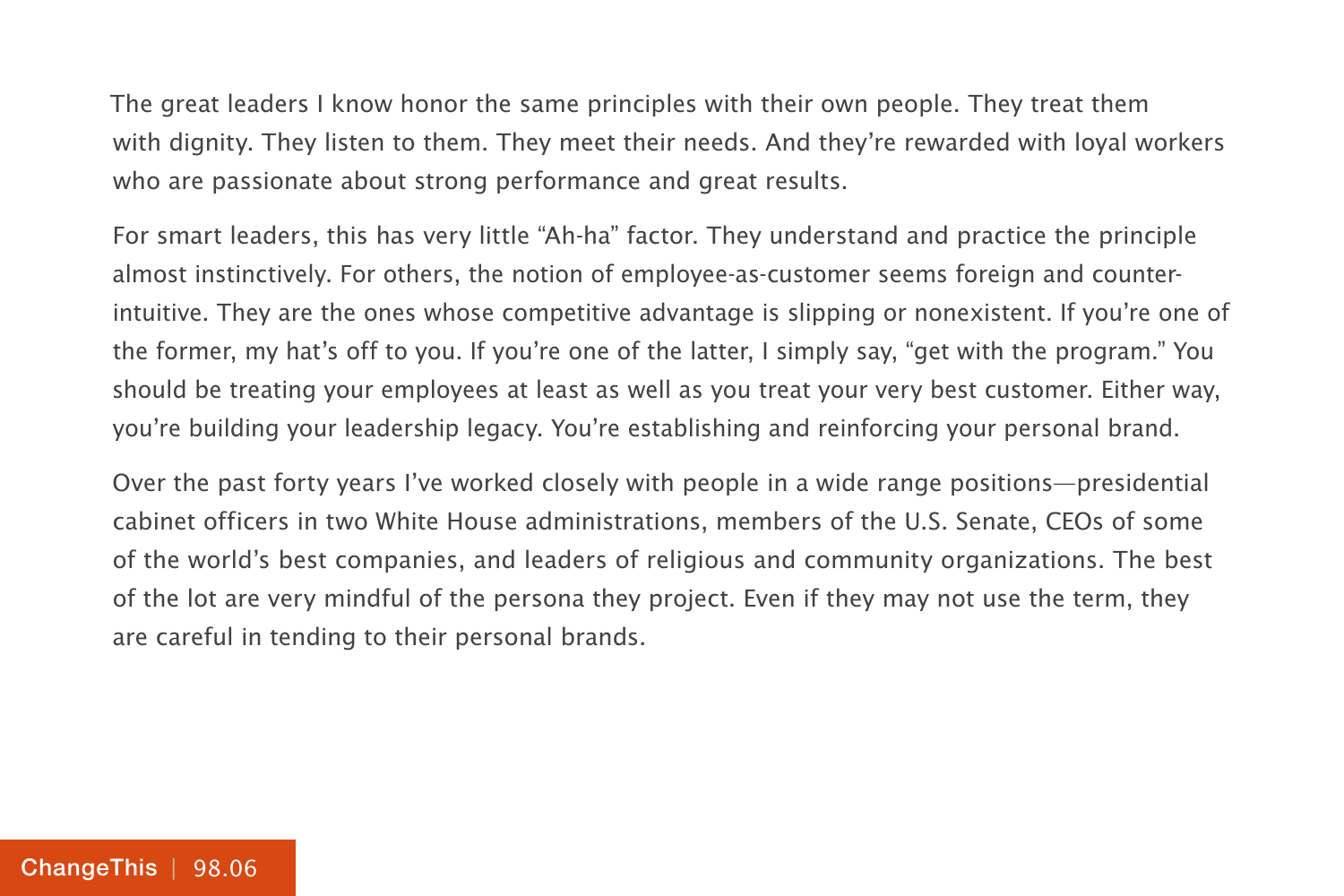Here are eight personal brand tips we can glean from the best leaders:

#### 1. **Relinquish Power**

Of course asking people to check their titles at the door does not erase the reality that they have different titles, different levels of authority, and different power bases. But during conversation itself, equality must reign supreme. Participants should remove their badges of status and resist any temptation to pull rank.

## *Face it. For good or ill, you have a personal brand. " In fact, in the eyes of others, you are your personal brand.*

During a routine maintenance outage at a nuclear power station one crew spent its entire 12-hour shift dismantling some equipment for inspection. A second crew continued the work for another 12 hours. Then when the third crew shows up one of its members said, "Hey, this is the wrong equipment. We're not scheduled to work on this stuff until next year." Oops! It turned out that the leader of the first crew was a command-and-control type who told his people not to ask any questions, just do their jobs. The second crew chief had the same approach. The third crew chief had a very different mentality. He told his people, "We're all in this together. I'll challenge your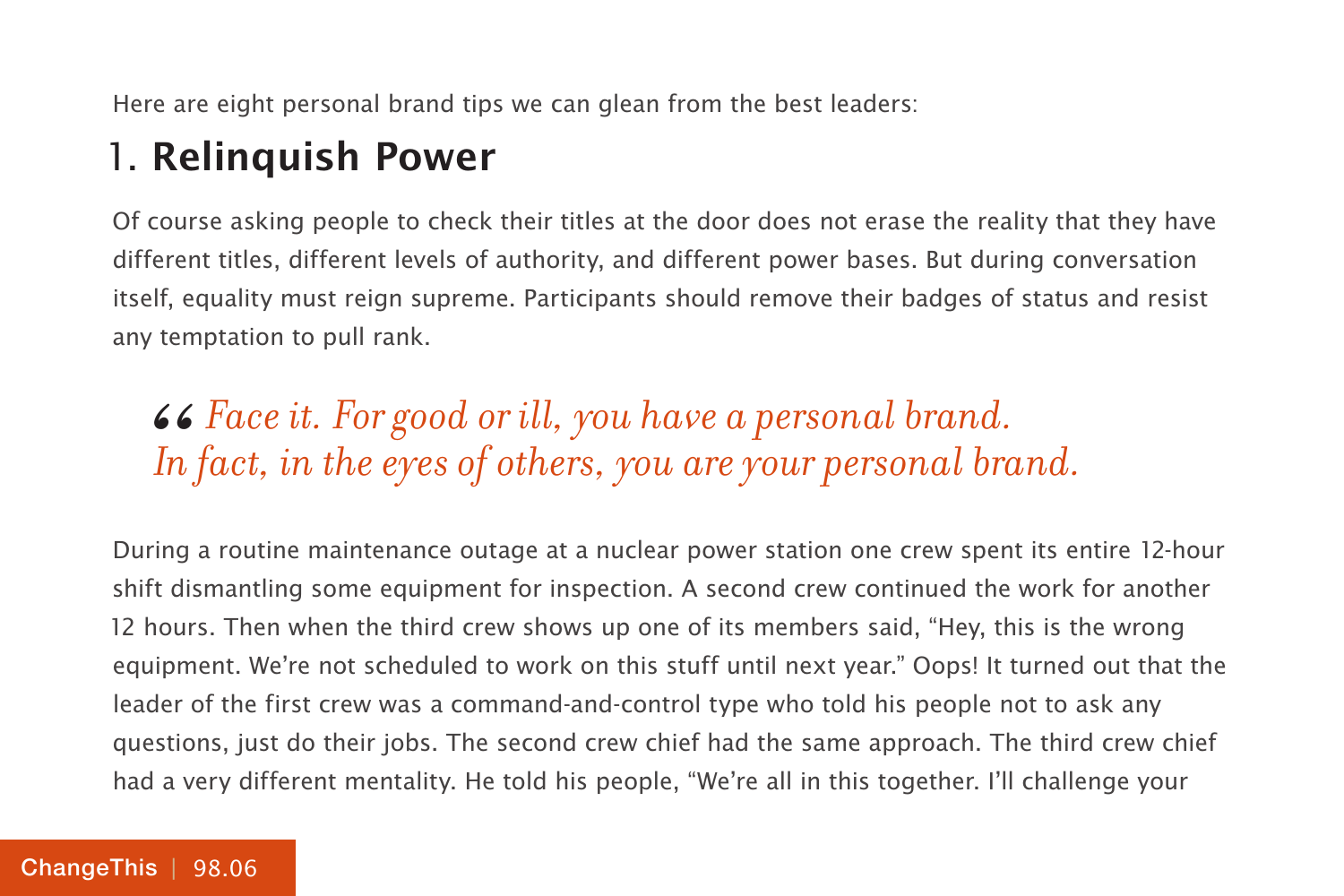thinking and I expect you to challenge mine. That's the only way smart people can help each other work even smarter." We learned that several members of the first two crews knew full well the equipment being dismantled was not scheduled until the following year. But they didn't dare speak up. On the other hand, it was easy for a guy on the third crew to say, "Hey, this is the wrong equipment." The primary difference? His leader's viewpoint on the use of power. By the way, this incident delayed completion of the outage and cost the power company more than \$2 million in lost revenue.

### 2. **Defer Judgment**

Deferring judgment doesn't mean you'll never reach a conclusion. Of course you will. But you'll serve yourself and others best if you delay, postpone, or hold off on your judgments until you have sufficient data to proceed with justifiable confidence. Open dialogue with your colleagues cannot pay rich dividends if its currency is shrouded in preconceived notions and untested conclusions.

Avoid Allness, a dogmatic, unqualified, categorical attitude that you know all there is to know about something. Self-confidence is wonderful, but make sure you don't lead with it or you'll smother dialogue and be offensive to boot. Practice saying four simple words: "I didn't know that."

Avoid Hardening of the Categories, a failure to differentiate. Come to the realization that an individual member of any group (or category) is just that—an individual. No two people are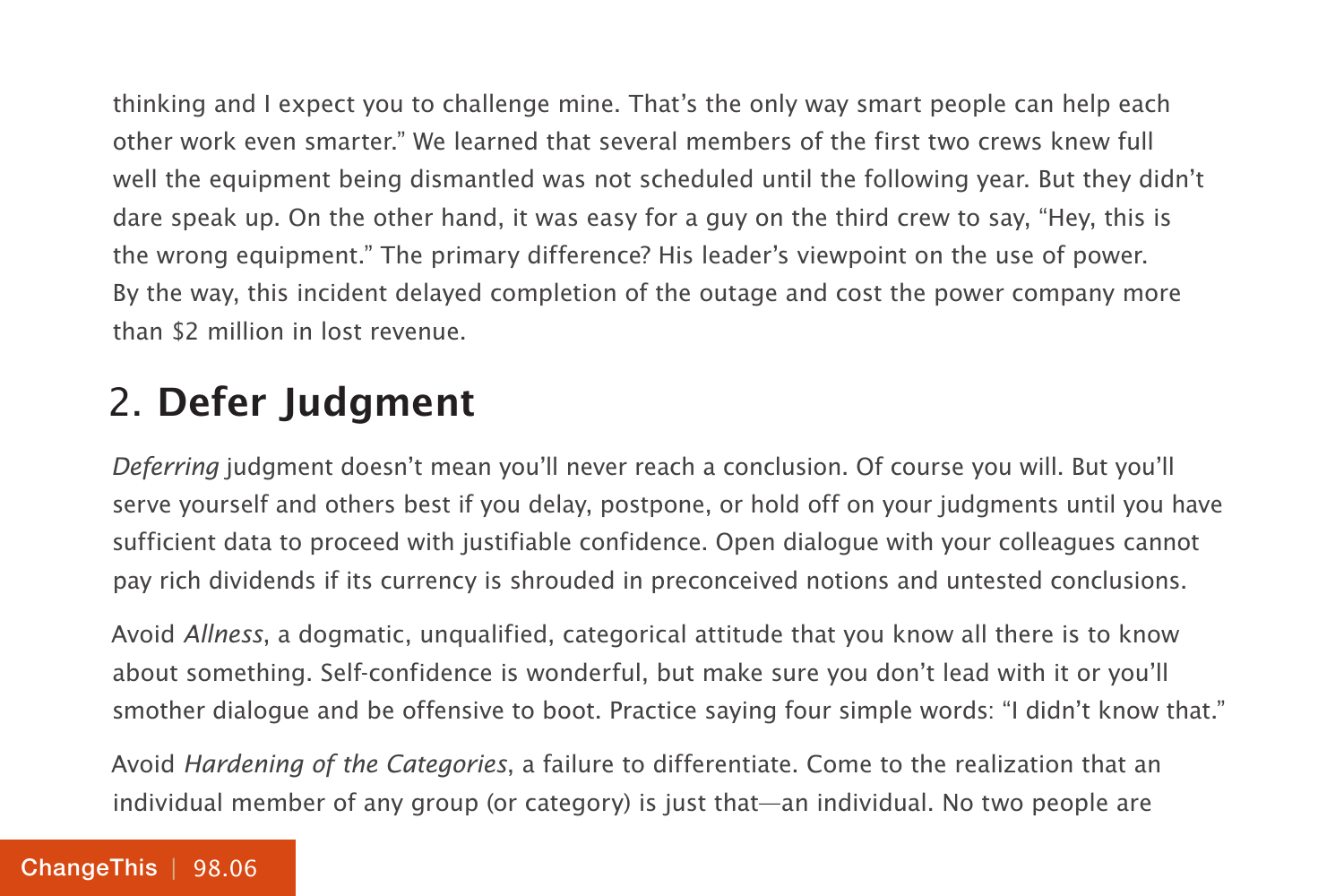quite alike. There's really no such thing as a "typical" Italian, or a "typical" New Yorker, or a "typical" engineer, or a "typical" CEO.

Avoid Frozen Evaluation, another kind of problem with differentiation. It occurs most frequently when we assume that people don't develop and change. Simply accept the premise of change. Have you ever made a mistake? Of course you have, thousands of them. But this doesn't mean you'll continue to make the same mistakes the rest of your life. (Okay, now, resist the temptation to list the people you think are exceptions to the rule.) If people thought of us only in the context of our past errors, none of us could be trusted in any circumstance.

*Self-confidence is wonderful, but make sure you don't lead with it or you'll smother dialogue and be offensive to boot. Practice saying four simple words: "I didn't know that."* 66<br>*wi*<br>*Pro* 

Avoid Inference-Observation Confusion. This is a pattern of communication mix-up that's had us all in hot water at one time or another. It occurs when we infer more than we've actually seen or heard about a situation. Be mindfully aware of when you're inferring as opposed to observing, then calculate the degree of probability that your inferences are correct.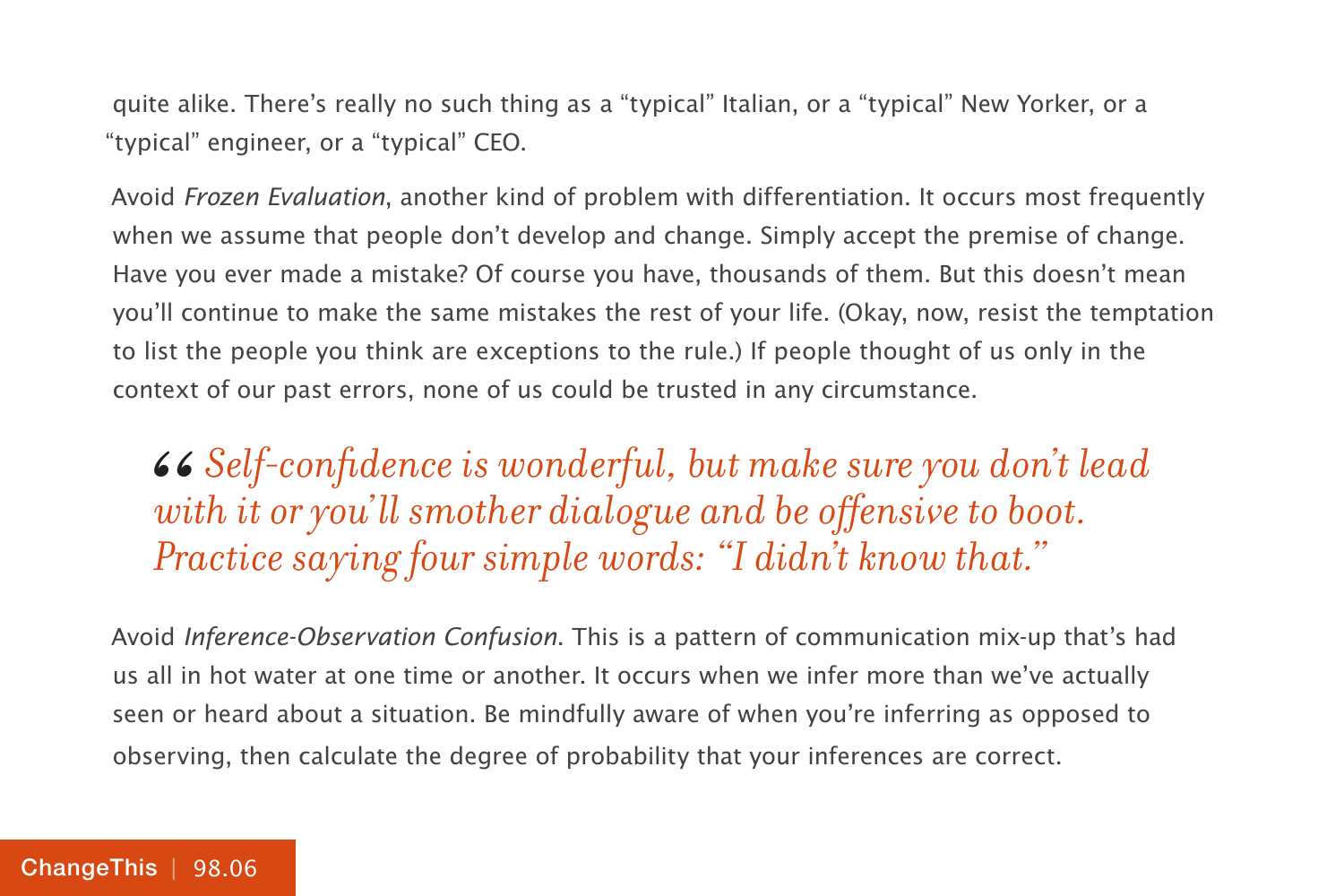#### 3. **Challenge Your Own Stories**

On a drive along California's central coast I noticed an interesting bumper sticker on the vehicle in front of me: "Don't believe everything you think." Unlike most bumper stickers, this one caused me to ponder the layers of meaning and even to challenge—well, to challenge my own thinking.

Everything we do is a product of our thinking. Every single act is rooted in a thought. Our thoughts may be subtle or even unconscious, but they nevertheless are at the root of our behavior.

Your brain has a mind of its own. No kidding. On its own accord, the brain tends to act more out of self-preservation than out of rationality. We have a natural tendency to tell ourselves stories that justify what we're doing or failing to do. We have a natural tendency to allow our stories to masquerade as facts. We have a natural tendency to seek information that reinforces our view and to filter out or ignore information that contradicts our view. When we're not careful, some of us can jump to conclusions faster than an Olympian can do a back flip. This isn't a character flaw, it's just part of being human. But these natural tendencies can be crippling. The good news is that we can teach ourselves a new set of behaviors that serve us better. The ideas under the Defer Judgment section (above) are an excellent start.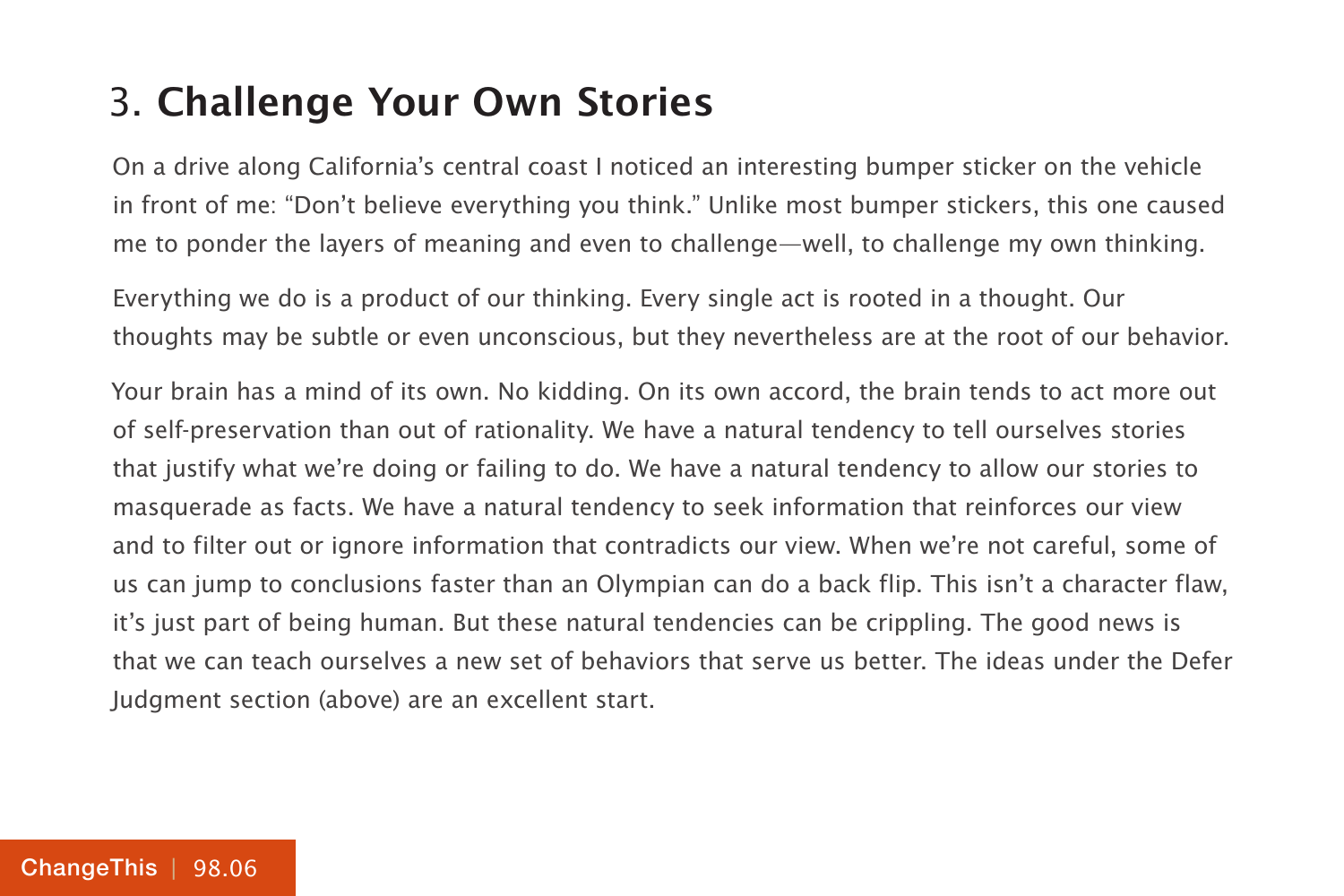#### 4. **Prime Your Idea Pump**

If you've ever studied semantics, organizational behavior, or even history and politics, you've likely heard some variation of this:

There are known knowns. These are things we know we know. There are known unknowns. These are things we know we don't know. There are *unknown unknowns*. These are things we don't know we don't know. And there are *unknown knowns*. These are things we know, but don't realize we know them.

There's a lot of wisdom in that tongue-twister. In any change effort (in fact, in life itself) we must constantly juggle what we know with confidence, what we'd like to know but don't yet know, what we don't even know we don't know, and what we unknowingly already know.

The best thinking often has a strong element of serendipity. You're energized by the prospect of a difficult challenge. You suspend judgment. You ask a lot of questions, many of them seemingly naïve and unrelated. You double-check your data and challenge your assumptions. You discover things you weren't even looking for. Then you have a solution—not necessarily the only solution, but one that works—that you never imagined.

In your leadership role you'll likely be called on for big-picture thinking. Look beyond your parochial agenda and consider how your decisions and actions may affect others.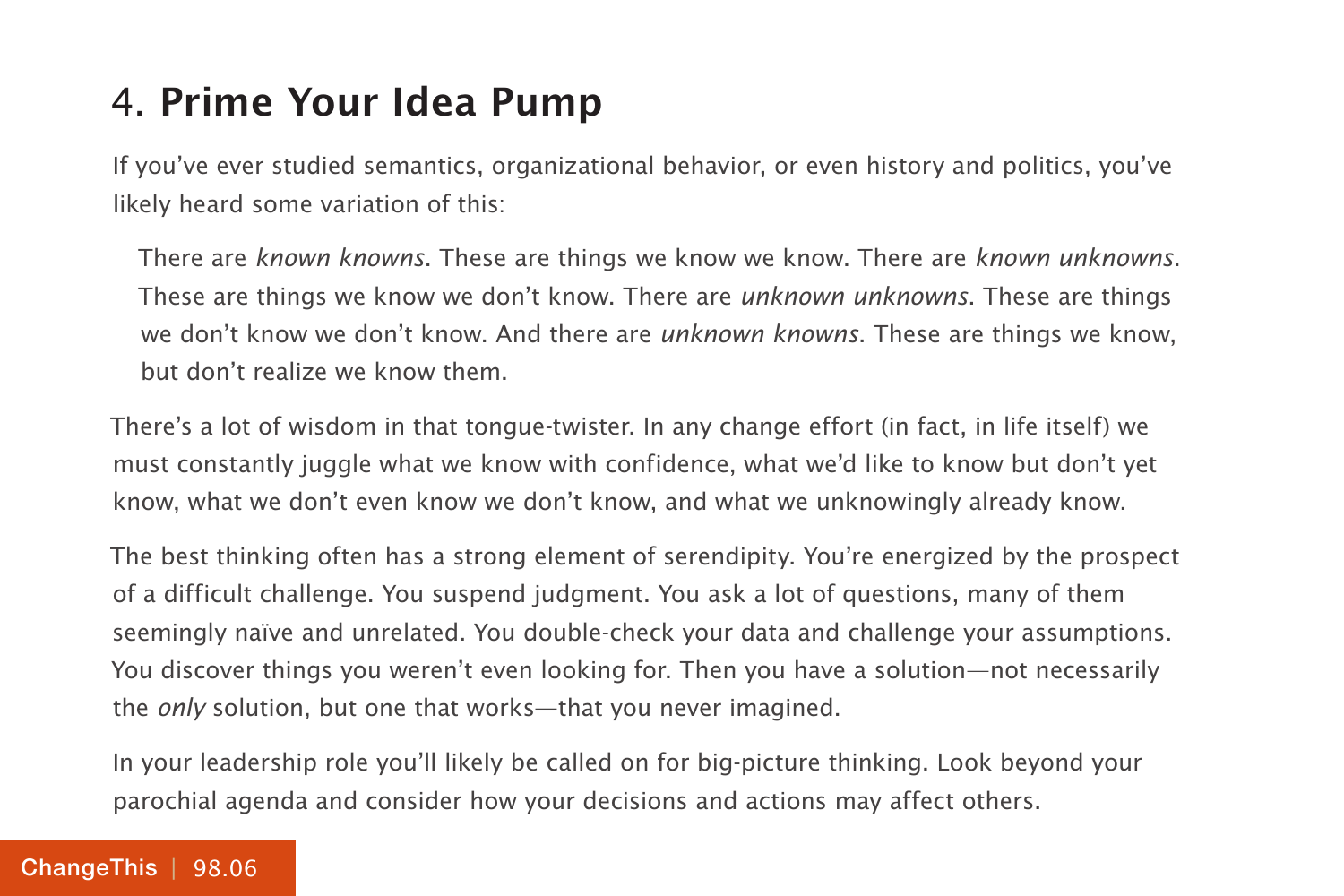When the situation calls for *creative* thinking, regard failure as a natural part of exploring what works and what doesn't. The ubiquitous Post-It® Note, one of 3M's most popular products, was invented when an "accidental" batch of sticky-but-not-too-sticky adhesive was discovered to have a use that nobody had thought of before.) Be prepared to connect seemingly unrelated ideas and thoughts.

When *strategic* thinking is needed, be clear about the direction you want to take and the reasons for doing so, then evaluate the pros and cons of ideas. With strategic thinking, planning is a priority. Ask questions to break issues down into manageable parts.

With *possibility* thinking, dream new dreams with no barriers or limitations. (Just a few short years ago only a handful of people dared to dream of a powerful communication device like an iPhone that could be carried in your shirt pocket.)

When *reflective* thinking is the order of the moment, look back and learn from what you and others have done. Past experience can be very instructive, as long as we avoid getting stuck in the "we've always done it that way" trap. Reflective thinking can help you put issues into perspective, reveal the big picture, evaluate issues logically without emotions of the moment, and provide insight for future situations.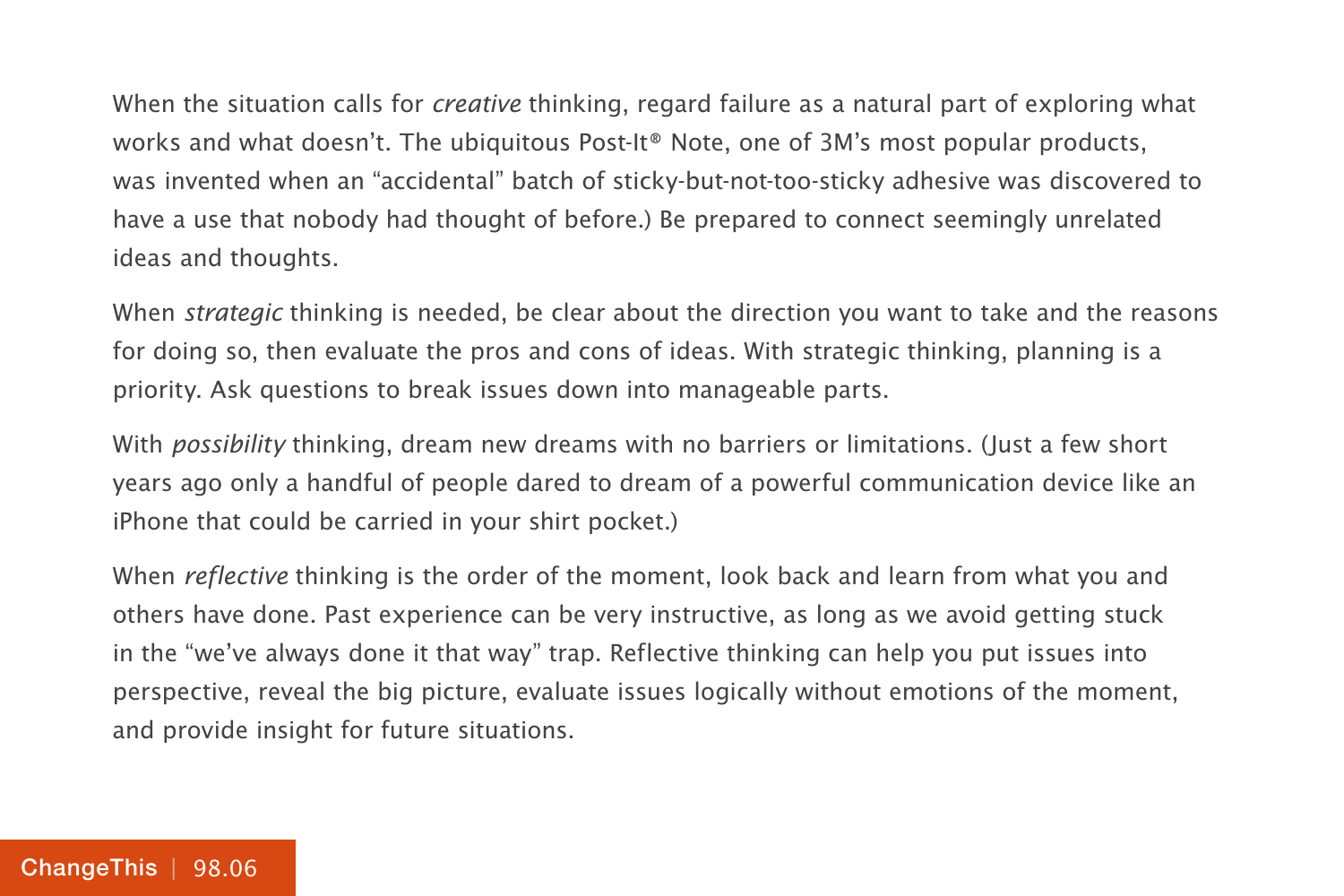#### 5. **Listen With Empathy**

Some people seem to operate under the misconception that to "listen" is merely to allow the other person to talk while you prepare your response. Real dialogue requires much more.

First, some important points on "empathy." Empathy is not the same as sympathy. Sympathy involves commiseration, agreement, or a shared feeling. *Empathy* is more about appreciation and understanding. Understanding between and among the participants is a critical goal of dialogue. People engaged in true dialogue may or may not come to agreement. Their primary goal is mutual understanding. It's a difference worth noting. (After all, if agreement is going to be reached, it must be preceded by understanding.)

Listening with empathy requires patience. It requires a willingness to allow the other person to take the conversation in fresh directions (serendipity can pay dividends). It requires letting go of your own needs and focusing on the other person's needs. It requires mindful attention to the subtleties of tone, mood, temperament, and the spirit of the moment. It's all about listening to understand rather than to control or to coerce.

But what if you're talking with someone who simply "doesn't get it"? What if the other person holds a view that seems contrary to everything you stand for? Surely, you may say, this notion of empathy doesn't apply in such situations. Yes it does.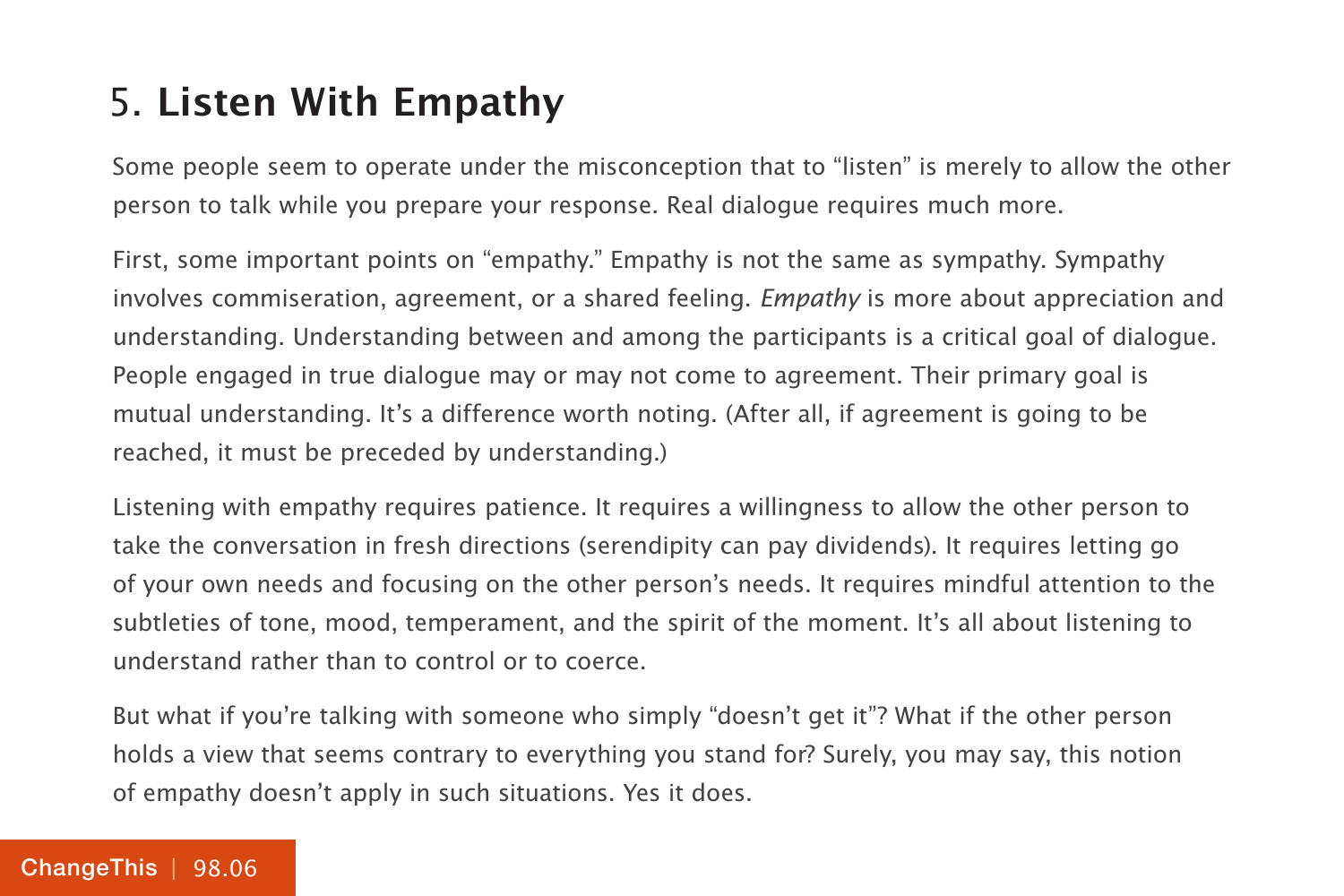#### 6. **Tame the Elephants**

Because people like to avoid discomfort, it's tempting to allow some topics to remain unaddressed—sort of like leaving a splinter in your finger even though logic tells you the temporary pain of digging it out is not nearly as bad as the likely infection from leaving it in. Most of us have been in situations where there's a relevant issue that nobody seems willing to talk about. We might even say to ourselves, "There's an elephant in this room, and I sure wish someone else would tame that animal." Well, to tame an elephant—an "undiscussable"—you must first acknowledge its existence.

*Until the elephant's presence is made explicit plain, clear, straightforward, obvious—the quality of true dialogue is limited.*  66<br>*plc*<br>die

Effective people understand the difference between implicit and explicit communication. The elephant—an undiscussable subject—is implicit. It's latent, tacit, undeclared, unexpressed. People talk *around* the elephant without acknowledging that it's in the room and affecting everything that's going on. But until the elephant's presence is made explicit—plain, clear,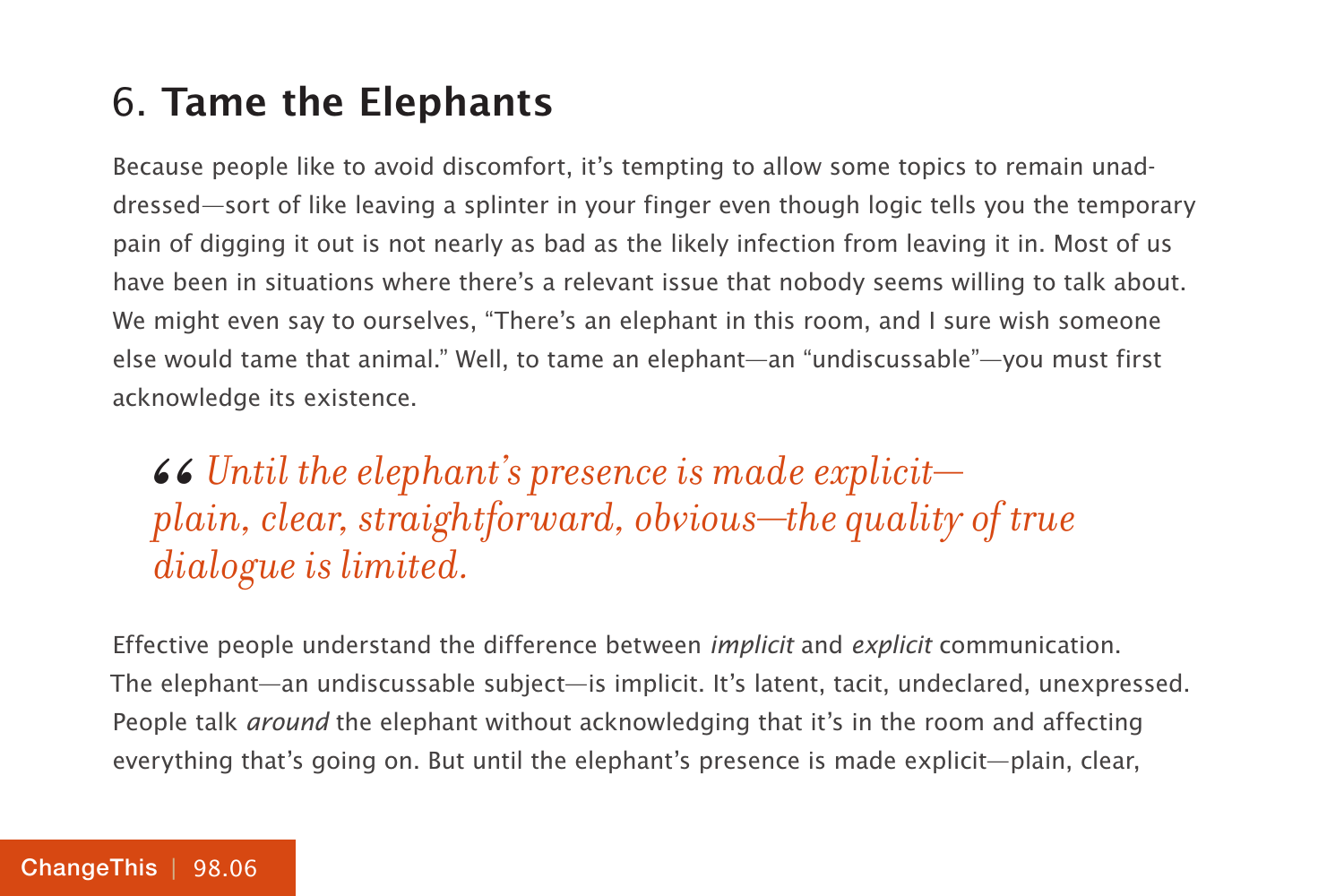straightforward, obvious—the quality of true dialogue is limited. Naming and taming the elephant is a metaphor for making implicit issues explicit.

Taming elephants is a three-part process.

First, identify the elephant. Although you always want to be respectful, identifying the elephant is not the time to mince words. Call it what it is. One CEO I worked with had a very loud, very aggressive "my way or the highway" communication style. Referring to his style as merely "tough minded" would have missed the mark and might even have been accepted as a compliment. I told him he was widely regarded as a bully and that his style was having the unintended consequence of shutting down the very kind of straight talk he said he expected of his people.

Second, uncover the underlying assumptions that people have about the elephant. In the spirit of genuine curiosity and discovery, talk openly about your view of the "elephant" and invite the other dialogue participants to share their versions of "reality."

Third, make it safe to talk openly about the elephant. People are afraid of elephants because they don't want to get stomped on.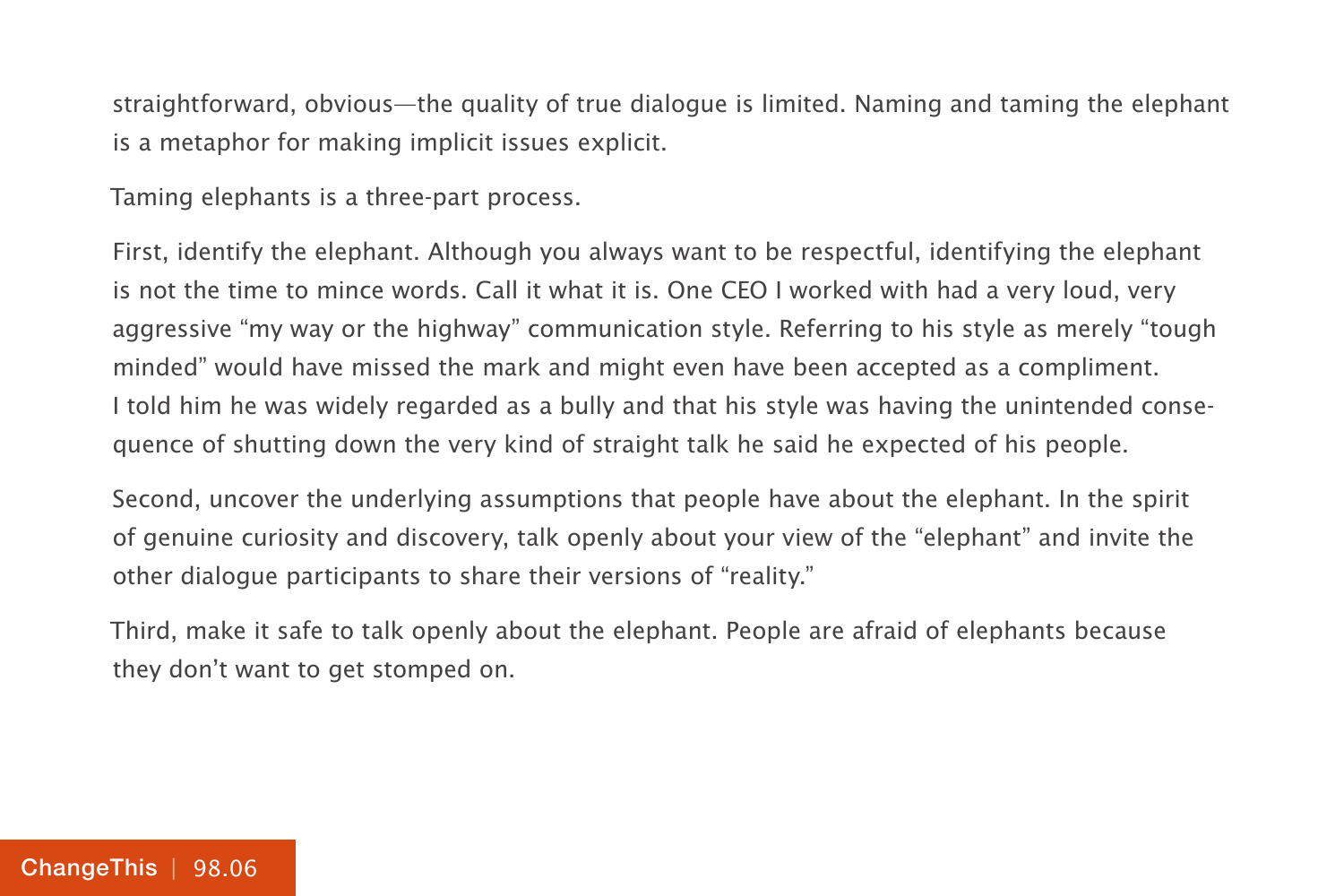#### 7. **Inquire to Discover**

In a typical "discussion," inquiry might come across (and in fact be intended) as interrogation. We've all seen people who ask questions primarily for the purpose of challenging the other person or bolstering their own position. A common tactic by command-and-control folks is to play the "Gotcha" game in which they ask questions designed to convince or win, to even to entrap, attack, or overpower people. Inquiries rooted in these motives, no matter how congenial in tone, quickly begin to feel like a prosecutor's cross-examination.

Consciously resist the temptation to play the "Gotcha" game. Remember, your purpose with inquiry is to discover and learn, not to entrap or rebut. If you're genuinely committed to open and honest communication with your colleagues, follow this simple rule: Talk so people will listen, and listen so people will talk. And not necessarily in that order. Be willing to be influenced by others, regardless of their titles or rank. You might be surprised what you can learn from even the greenest recruit.

Egyptian novelist Naguib Mahfouz said it best: "You can tell whether a man is clever by his answers. You can tell whether a man is wise by his questions."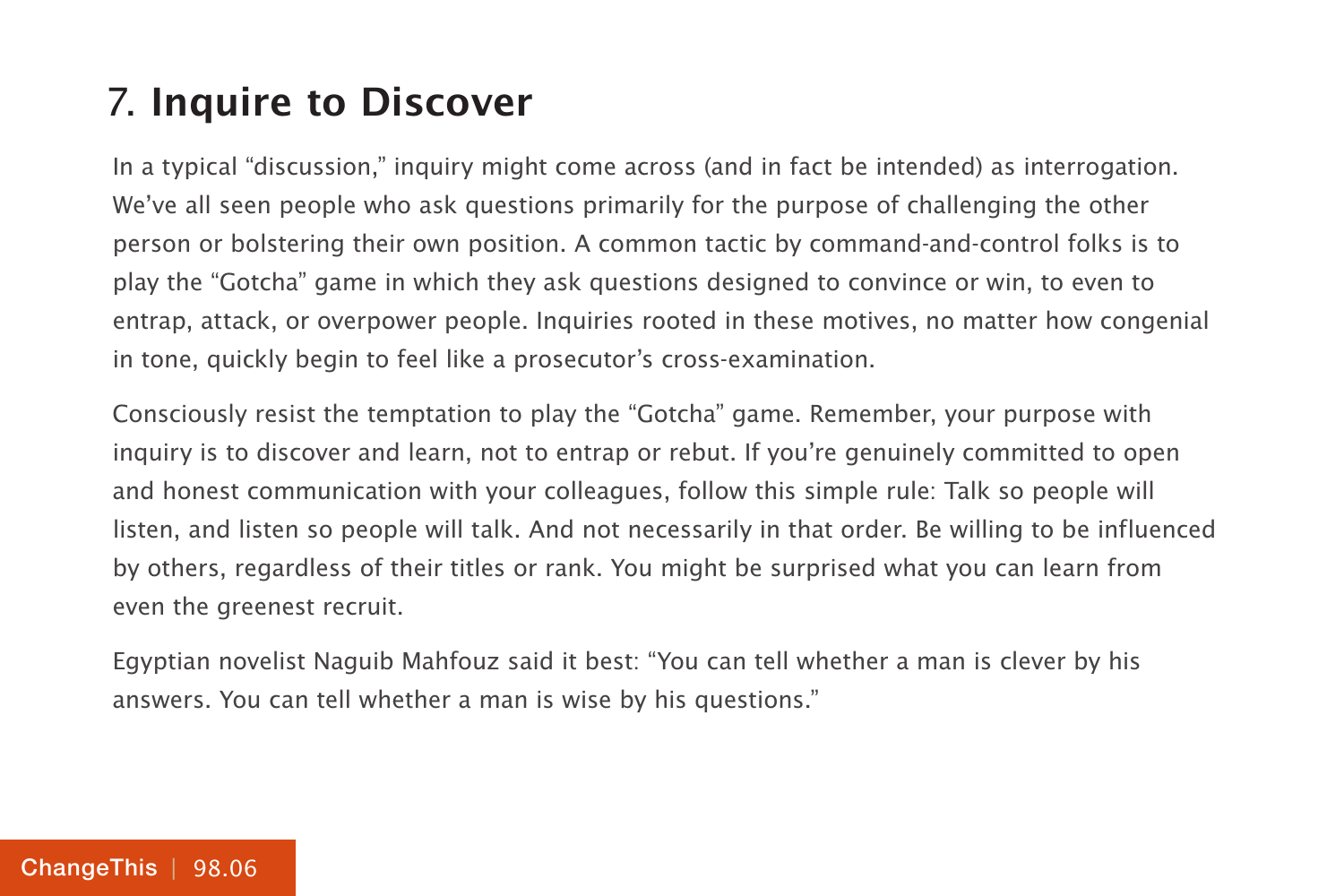#### 8. **Advocate With Respect**

A lamentable consequence of our debate culture is that we're usually more adept at advocating than inquiring. And the "advocating" we see is often done more as leadership-by-announcement than as part of a true dialogue environment. We have plenty of public models of this. The programming at Fox News, CNN, and the other cable networks is heavily weighted with loud and overbearing people whose purpose in life is to ram their views down someone else's throat.

Don't get me wrong. I'm not suggesting that good leadership requires gathering endless reams of "input" before a decision is reached. Neither am I suggesting that decisions must always be preceded by a dialogue session. If the building you're in catches fire, you wouldn't expect the fire marshal to tiptoe into your meeting and launch into timid inquiry: "Excuse me, folks. May I ask, how do you feel about smoke inhalation?" You would want him to say something like, "Please stay calm. There's a fire in the building. Leave this room immediately and proceed to the nearest exit."

Advocacy is making a statement or expressing a view about your own position. Inquiry is using thoughtful questions to explore and discover the views of others. To a great extent, the quality of the dialogue is determined by the spirit with which you state your views and inquire into the others' perspectives. That's where respect plays an indispensible role. Even experienced hostage negotiators will tell you that respect for the other party is a critical determinant of their success.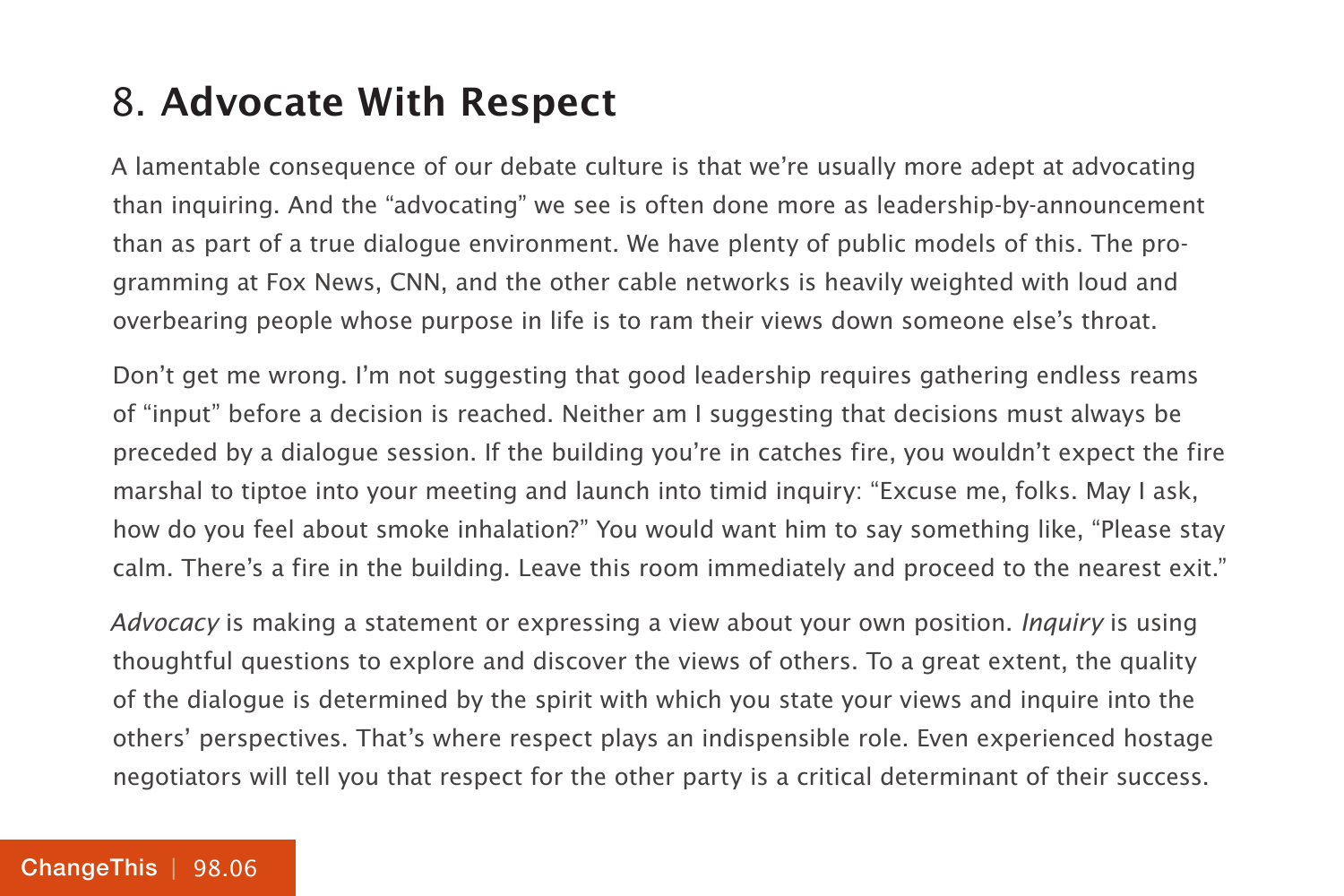High quality advocacy is a clear and understandable presentation of your viewpoint. A high quality advocacy delivers with such precision and focus that the chance of misinterpretation is greatly diminished. We should advocate so clearly that not only is it easy to understand us, but it's difficult to misunderstand us. And it should be done with a good balance of humility, confidence, and respect. Humility because we don't know everything, confidence because our position should be based on a reasonable interpretation of available data, and respect because the other parties also have valuable contributions and may in fact be able to disabuse us of our position.

## A Common Thread

You'll notice that humility is the common thread running through all these eight tips. In this age of loud, high testosterone behaviors, humility is often not held in particularly high regard. But it's a primary ingredient in the "brand formula" of every excellent leader I've observed (that includes parents as well as CEOs). Even those who exude confidence have an inner humility that enables them—motivates them, in fact—to learn from anyone within their circles of influence.

We have a family friend named Chuck. Chuck is relatively small in stature, not at all an imposing figure, and he talks in the soft tones you'd expect of the Sunday School teacher he is.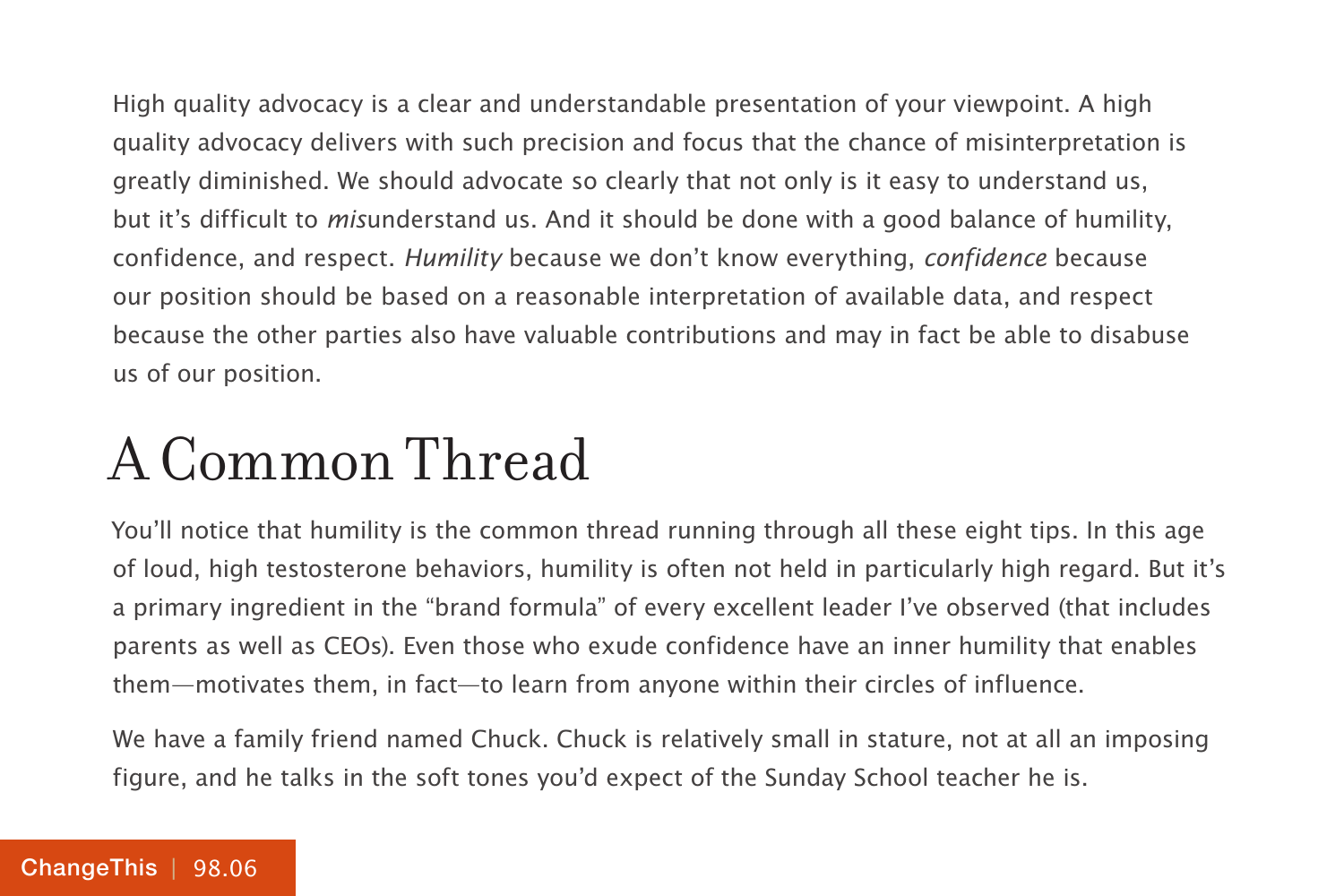Chuck is also known as retired General Charles C. Krulak, former Commandant of the United States Marine Corps. In both his distinguished military career as well as in his high level work in business, Chuck proved that size and noise do not necessarily carry the day.

As I've worked with countless leaders over the past four decades, I've noticed that the best ones are coachable. They not only tolerate candid feedback, they thrive on it. A key reason they're so good is that they constantly look for ways to get better. This doesn't require a frontal lobotomy or a personality transplant. All it requires is a willingness to adopt a set of behaviors that consistently produce the best results.

**Remember that you make a lousy somebody else. Be yourself. But be your best self. Use these eight behavior tips to build a personal leadership brand that will produce the results you want. Consistently.**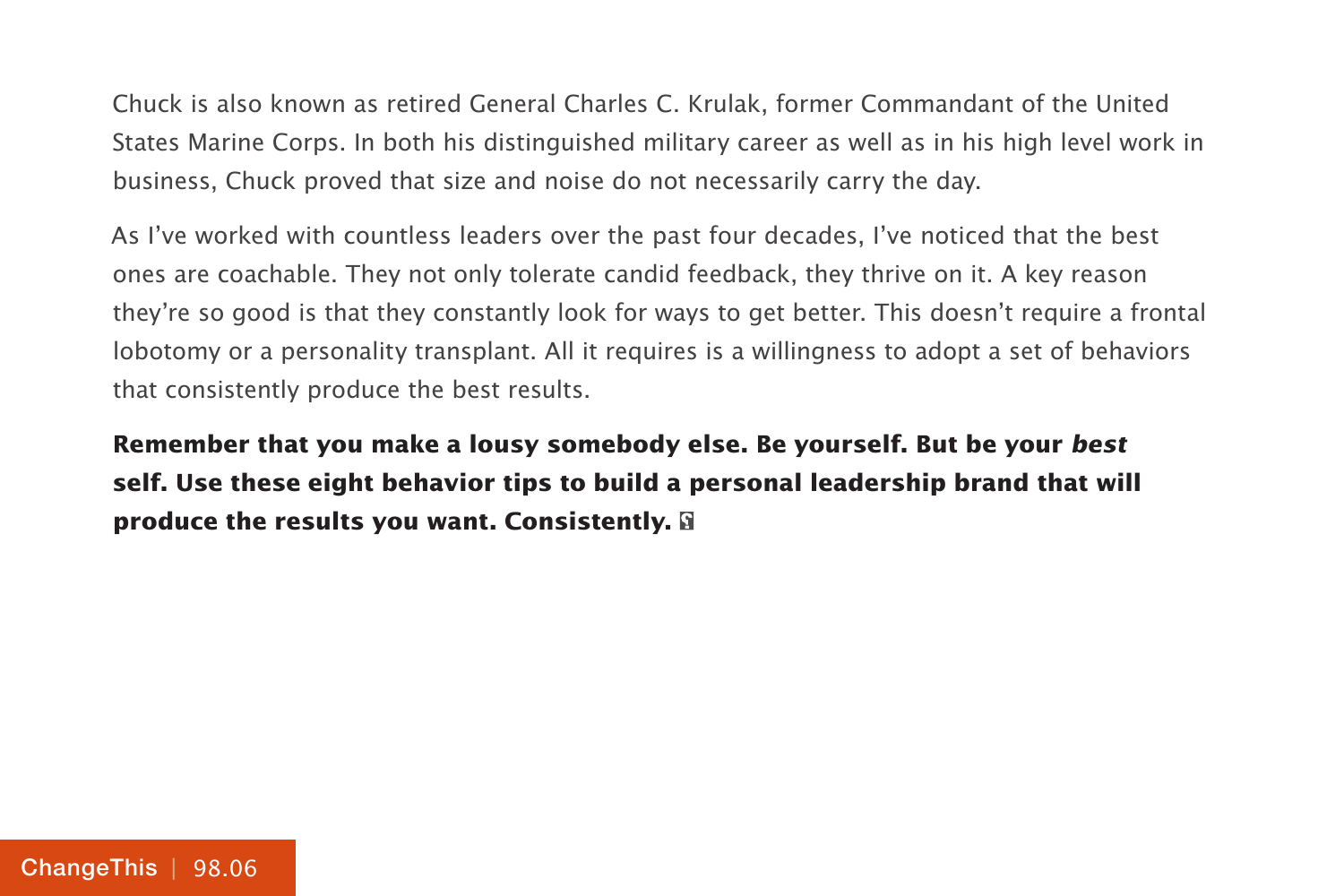### Info



**BUY THE BOOK** | Get more details or buy a copy of [Change-Friendly Leadership.](http://800ceoread.com/book/show/9780985213503)

**ABOUT THE AUTHOR** | Since 1972, Rodger Dean Duncan has been a consultant and coach to hundreds of people in leadership positions, ranging from presidential cabinet officers in two White House administrations to C-level executives in some of the world's top companies. He earned his PhD in organizational dynamics at Purdue University. He is author of Change-Friendly Leadership: How to Transform Good Intentions into Great Performance.

Learn more at [DoctorDuncan.com.](http://doctorduncan.com/)

- **→ SEND THIS** | [Pass along a copy](http://www.changethis.com/98.06.PersonalBrand/email) of this manifesto to others.
- **→ SUBSCRIBE** | Sign up fo[r e-news](http://changethis.com/page/show/e_mail_newsletter) to learn when our latest manifestos are available.

This document was created on September 12, 2012 and is based on the best information available at that time. The copyright of this work belongs to the author, who is solely responsible for the content. This work is licensed under the Creative Commons Attribution-NonCommercial-NoDerivs License. To view a copy of this license, visit [Creative Commons](http://creativecommons.org/licenses/by-nc-nd/2.0/) or send a letter to Creative Commons, 559 Nathan Abbott Way, Stanford, California 94305, USA. Cover image from [morgueFile](http://morguefile.com/)[.](http://www.veer.com/) You are given the unlimited right to print this manifesto and to distribute it electronically (via email, your website, or any other means). You can print out pages and put them in your favorite coffee shop's windows or your doctor's waiting room. You can transcribe the author's words onto the sidewalk, or you can hand out copies to everyone you meet. You may not alter this manifesto in any way, though, and you may not charge for it.